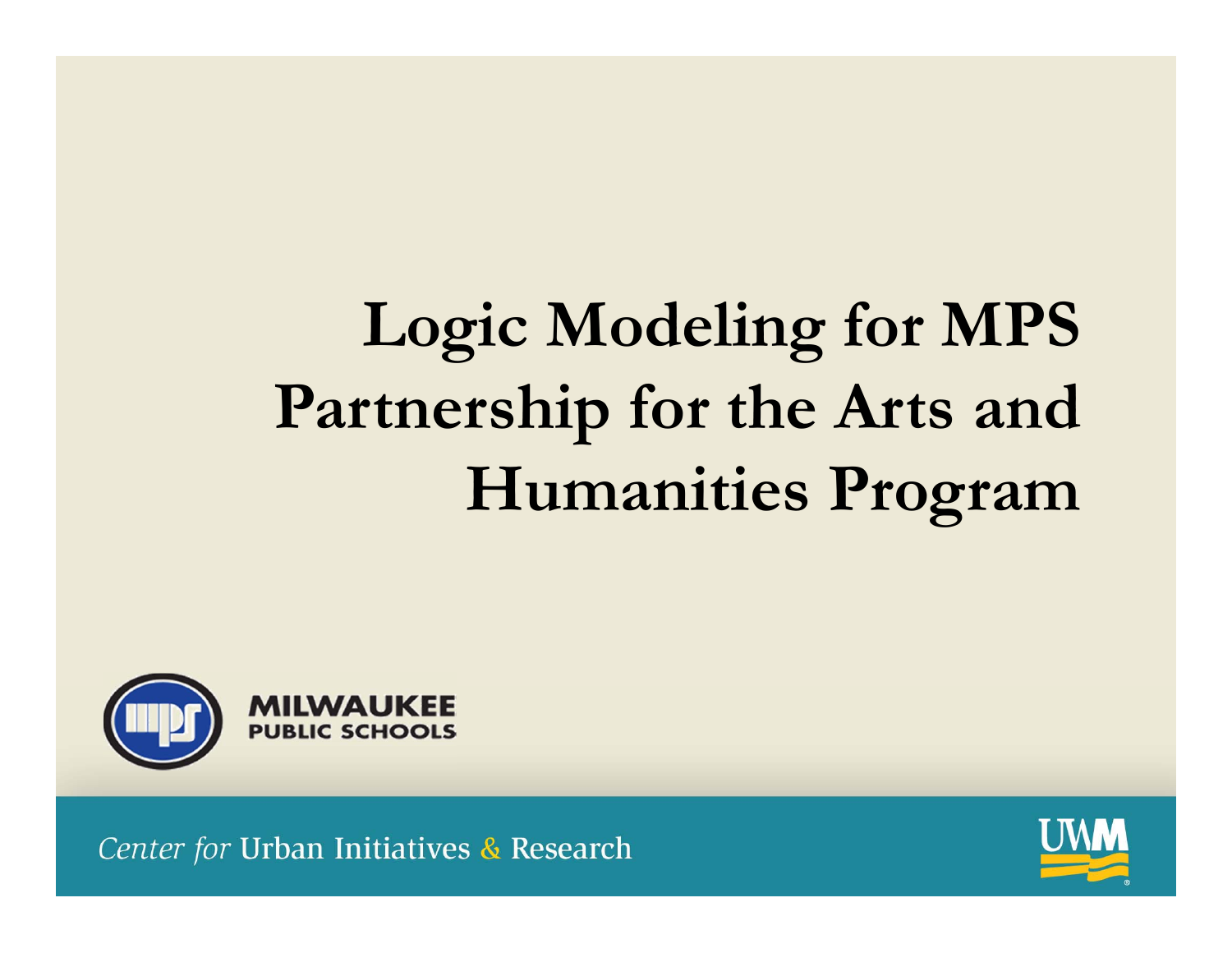# **Topics**

- Overview of Logic Modeling
- Building a Program Logic Model –Program Theory of Change

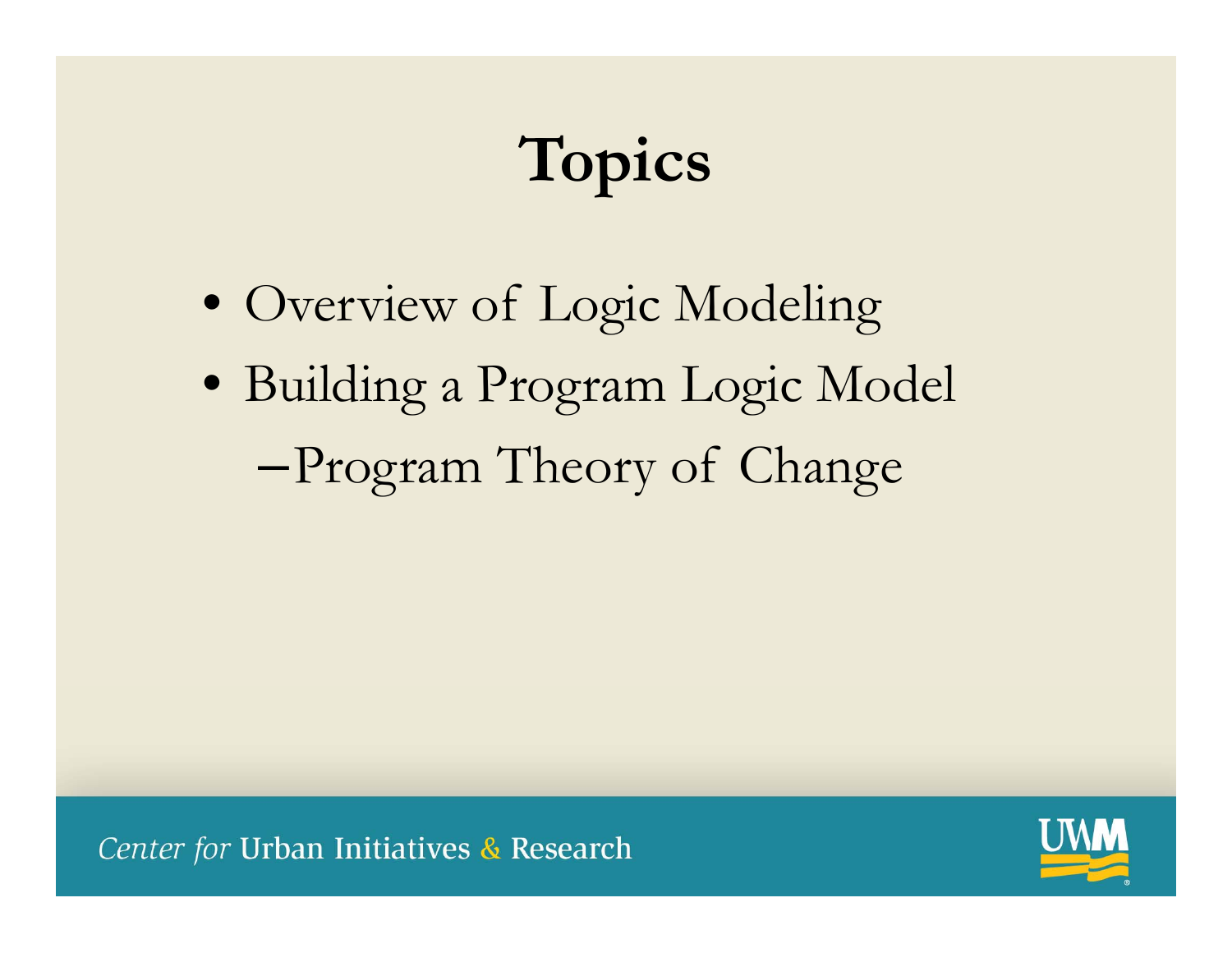#### **Some terminology**

- Logic model
- Theory of change
	- –Process theory & impact theory
- Goals & outcomes
- Inputs & outputs

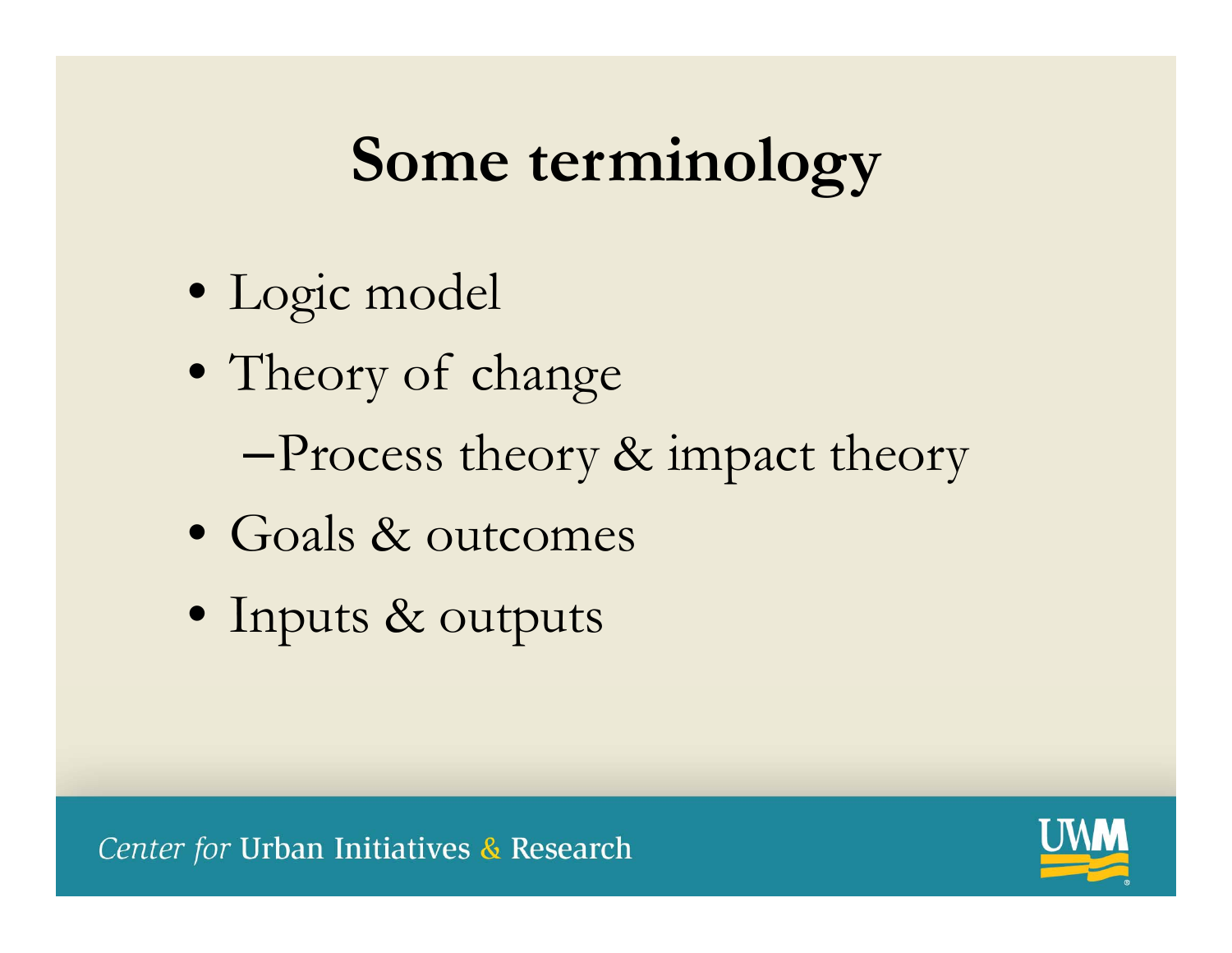# **Logic Model**

- A 'snapshot' of your program
	- theory of change
	- outcomes
	- –program activities
	- essential resources
	- –external and internal challenges

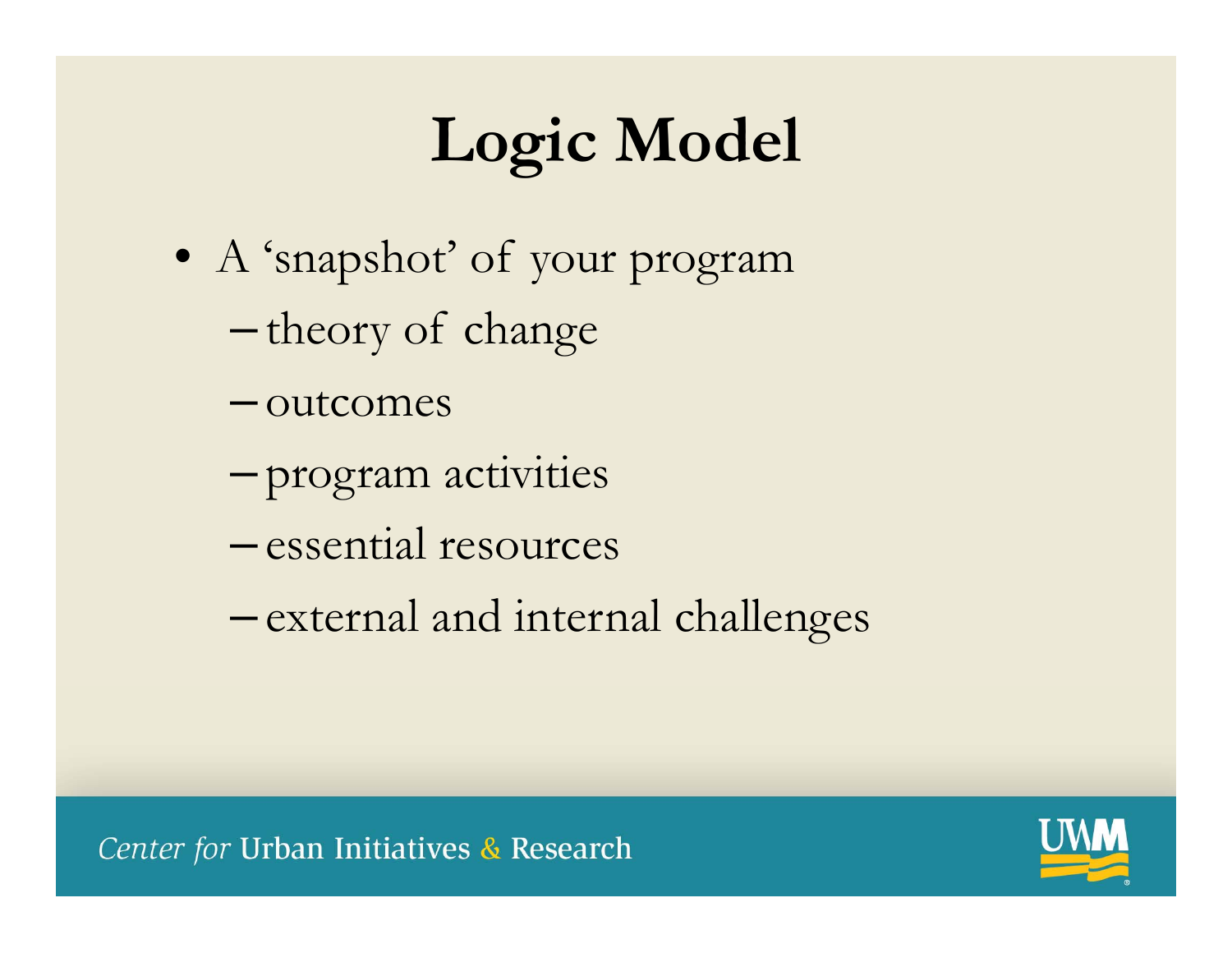## **Theory of Change**

"Stakeholders' implicit and explicit assumptions on what actions are required to solve a problem and why the problem will respond to the actions."

(Chen, 2005)

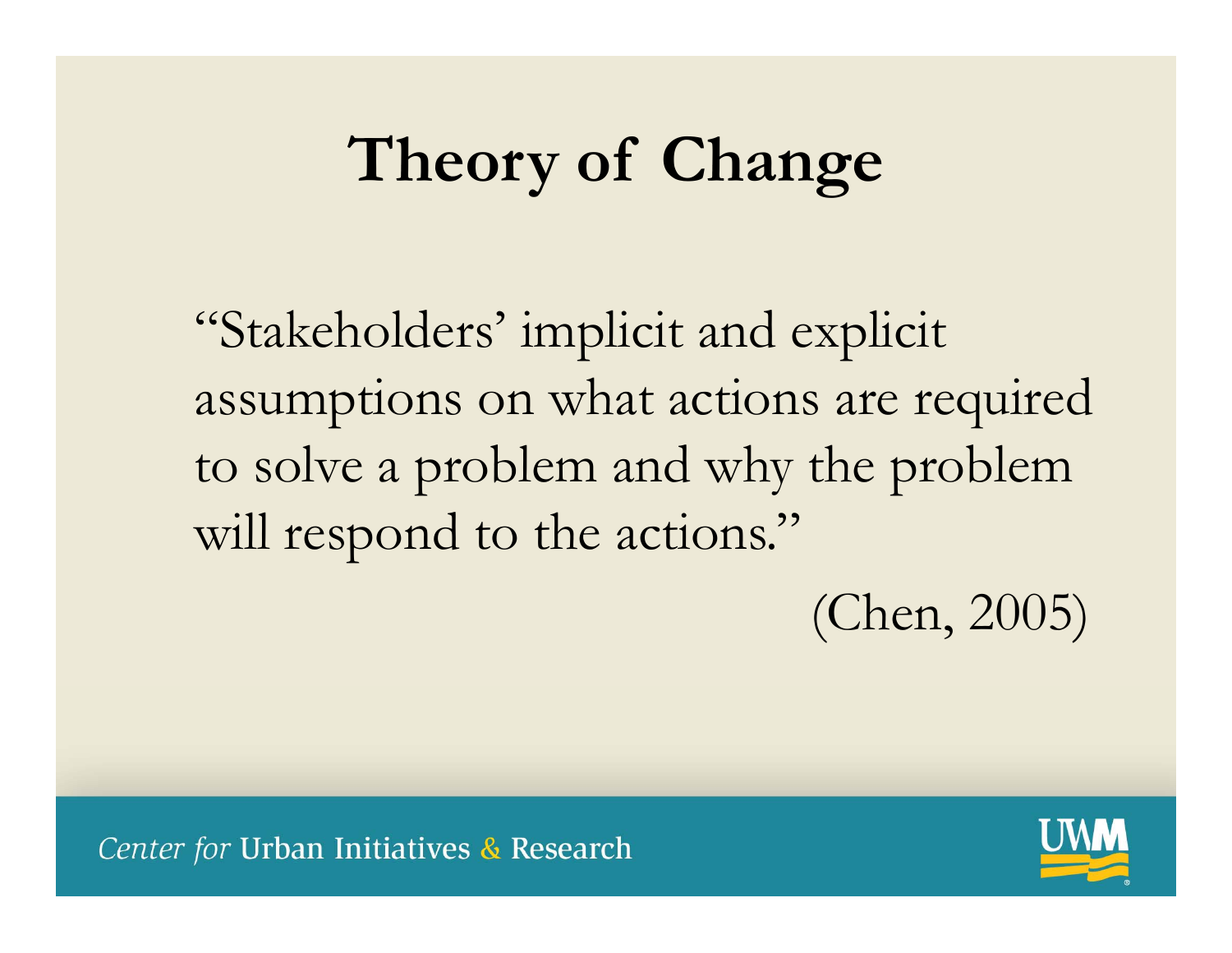# **Theory of Change In Programs**

- Ideally, rooted in formal social or behavioral science theory or previous research
- Practically, rooted in experiences & observations of staff &/or "best practices"
- Theory of change is <u>essential</u> to outcome development
	- –Foundation of a logic model

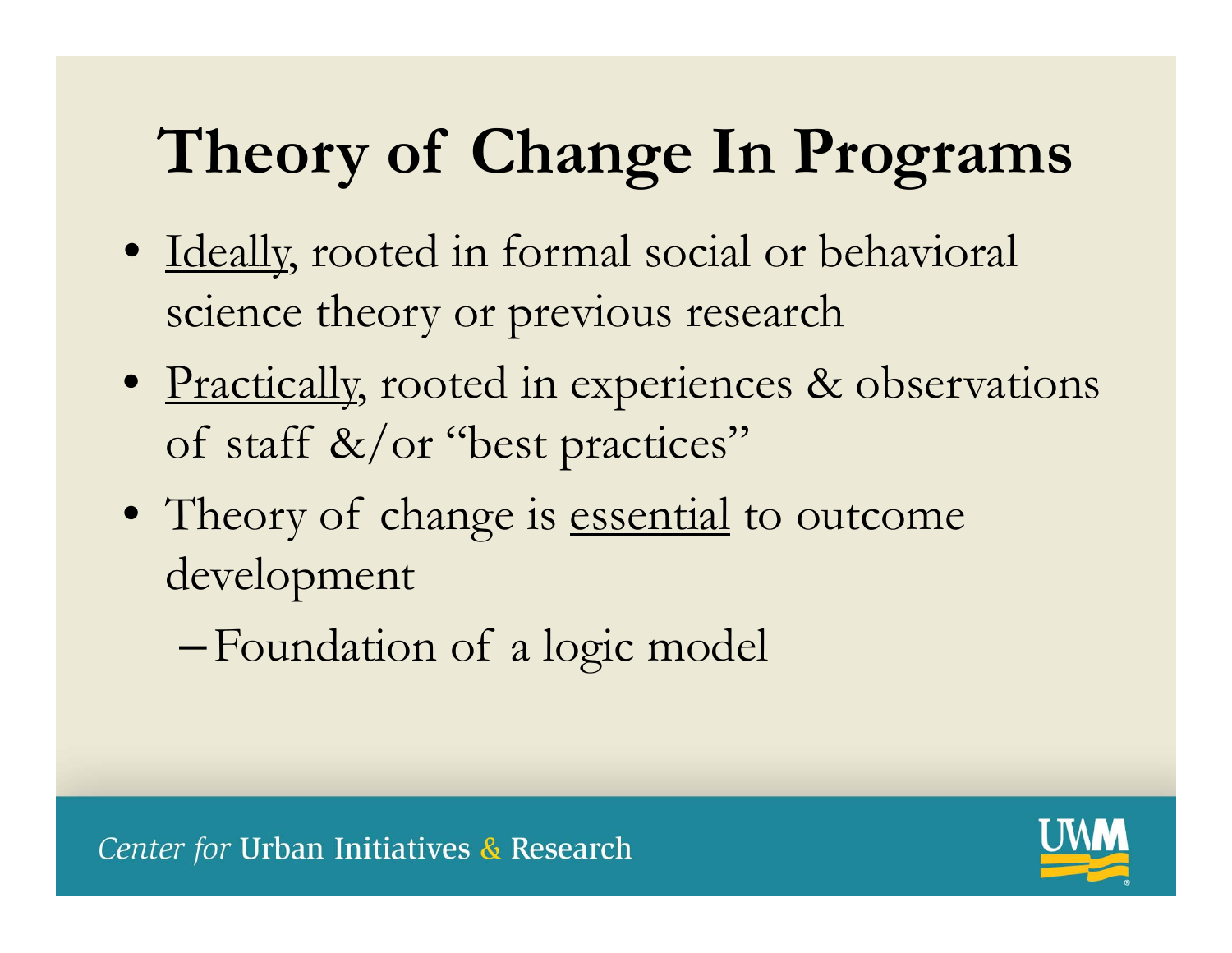### **Process & Impact Theories: Two Parts of a Theory of Change**

- **Program Process Theory**: Describes the inner workings of your program – assumptions you make about how to reach your target population along with the services they need & how you will provide them.
- **Program Impact Theory**: Describes the cause & effect relationship between your services & the target population.

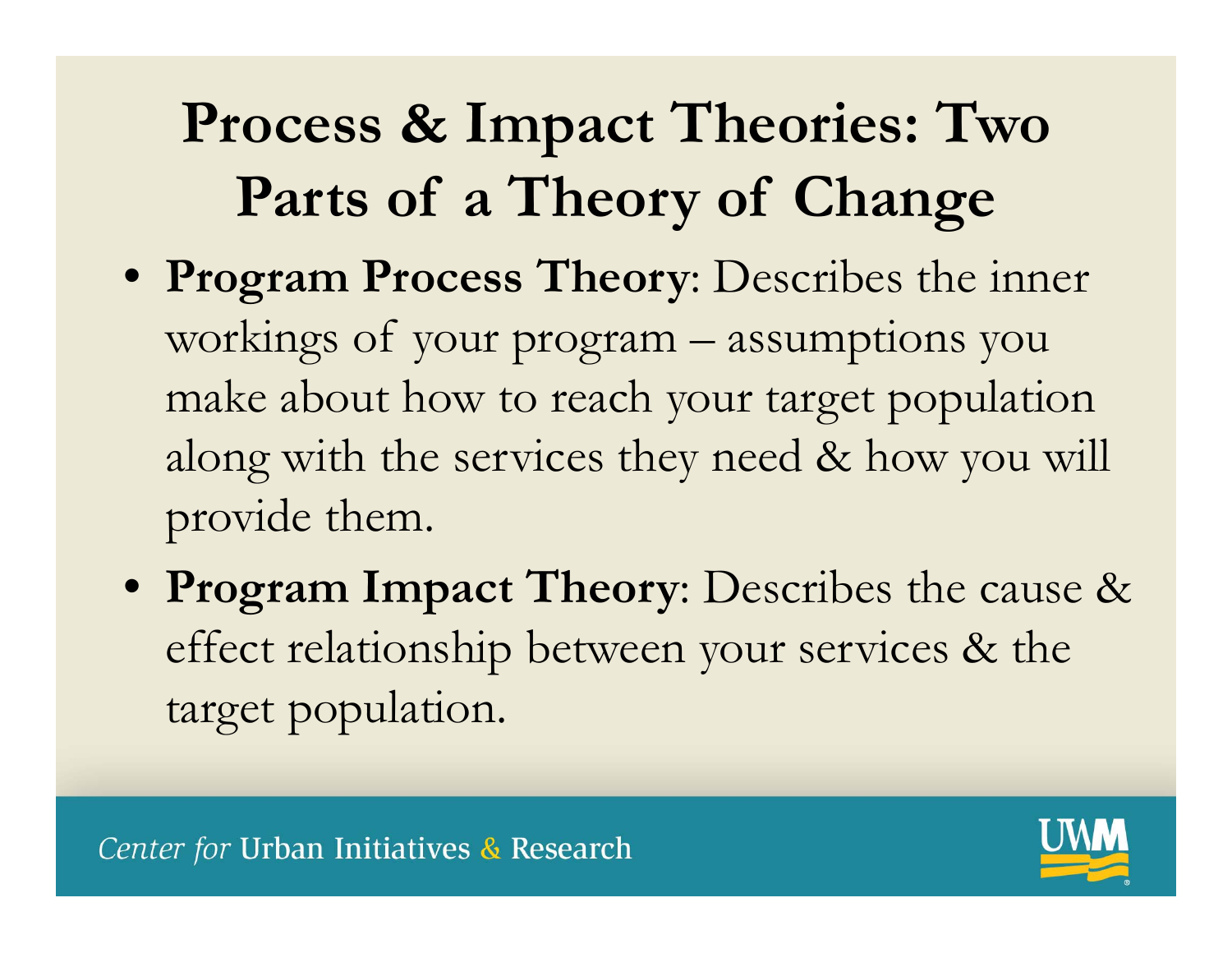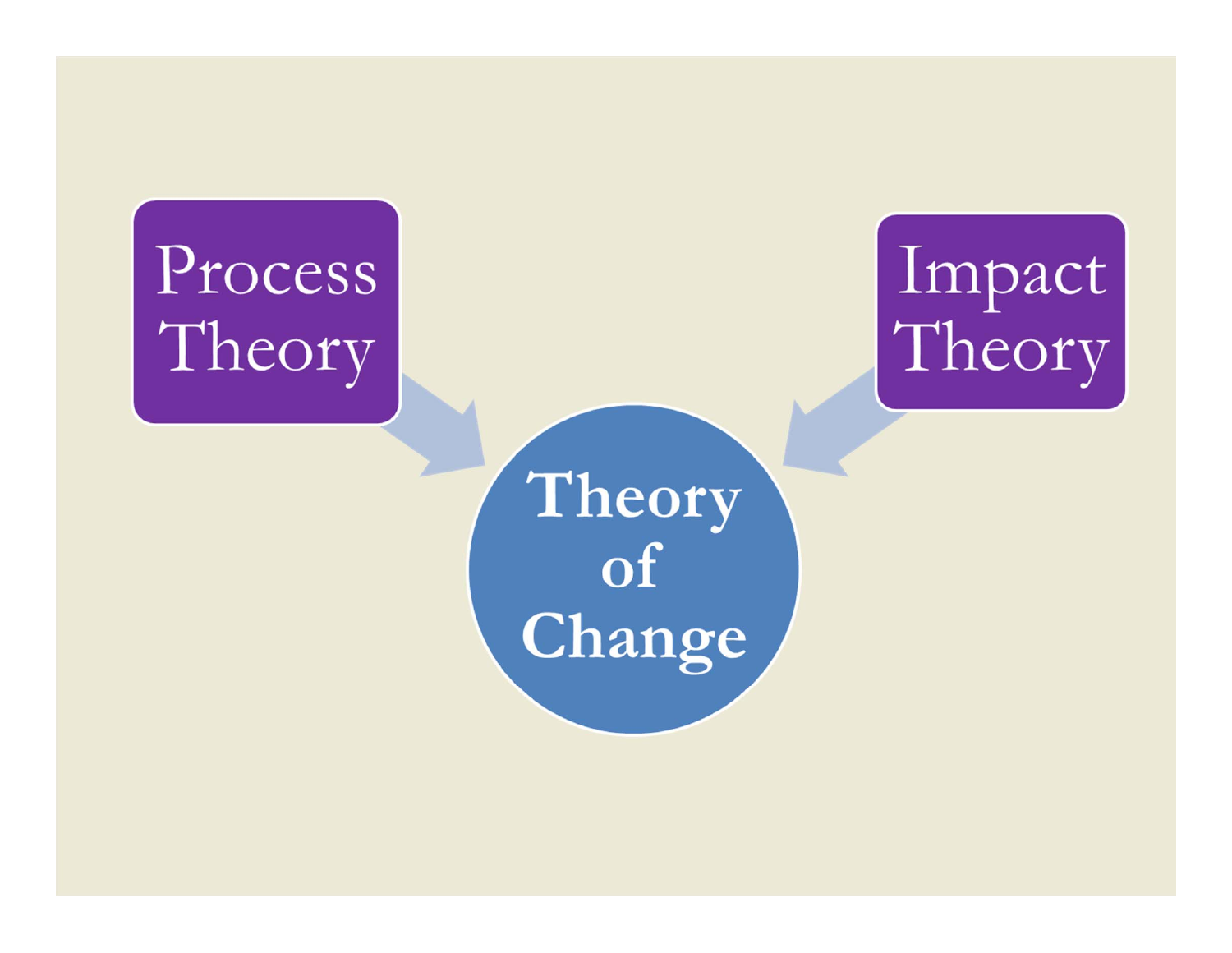# **Examples**

- Theory of change: "Dance contributes to the positive emotional development of youth"
	- –- <u>Process theory example</u>: To be effective, the program should serve youths in grades 4-6 by providing dance instruction over an 8-week period.
	- –– Impact theory example: Learning dance helps youth develop the self-discipline, self-confidence & positive self-expression needed for success in adulthood.

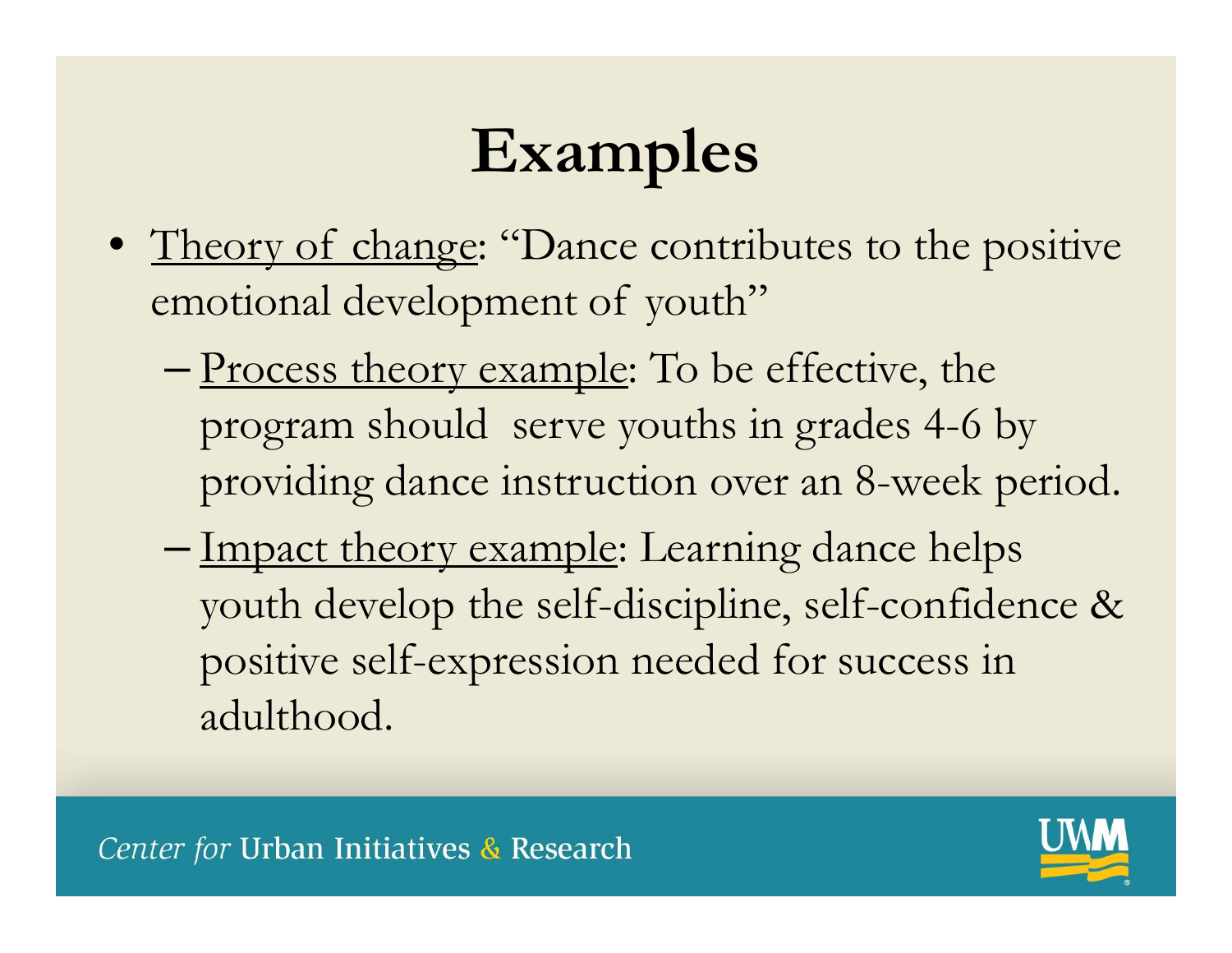# **The difference between "goals" and "outcomes"**

"Goals reflect the desire to fulfill unmet needs…"

"Outcomes are the concrete, measurable aspects of these goals."

(Chen, 2004)

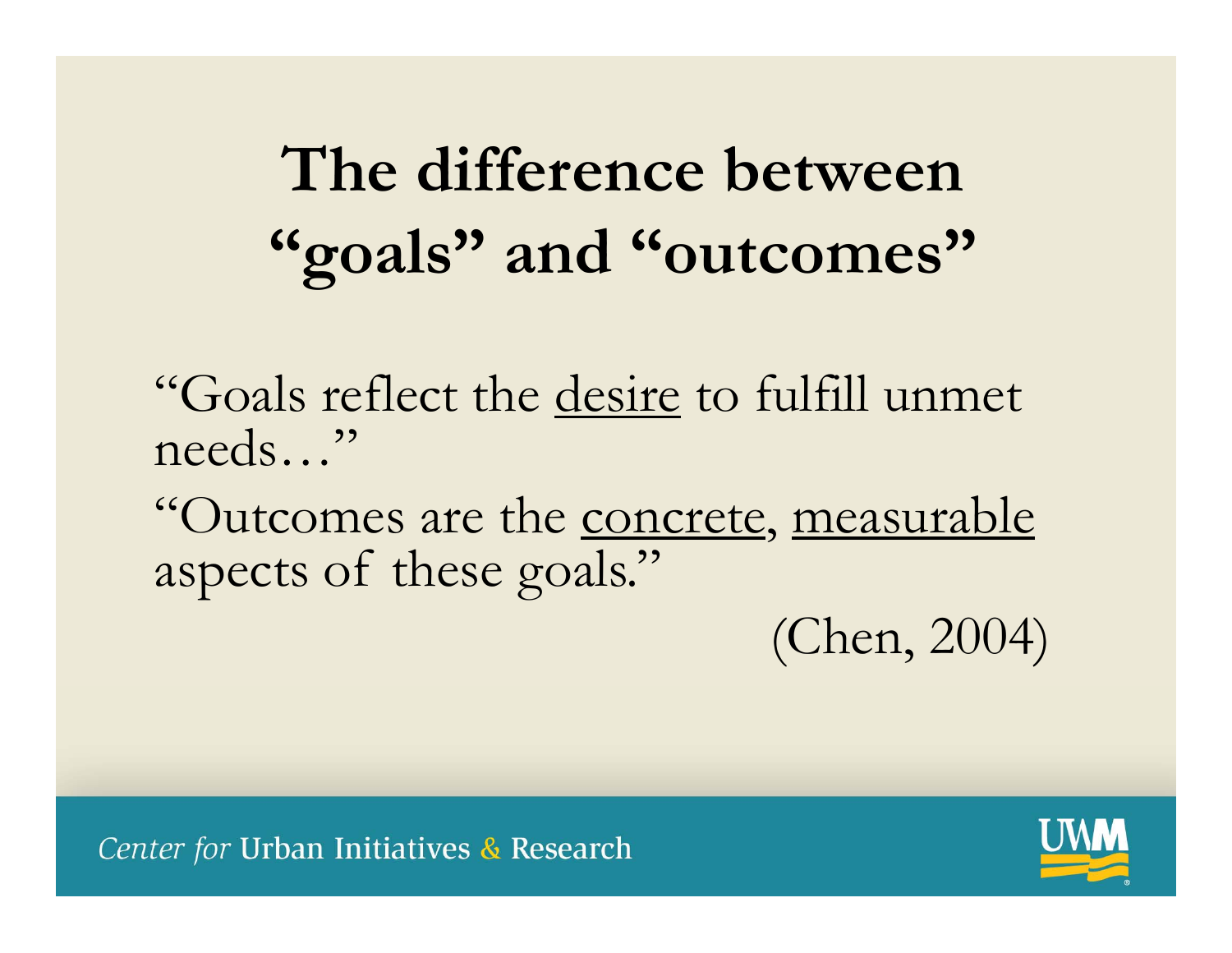### **Two types of outcomes**

- Process
	- –Describe your program activities
- Impact
	- –Describe the benefits to the individuals you serve
	- –Most important

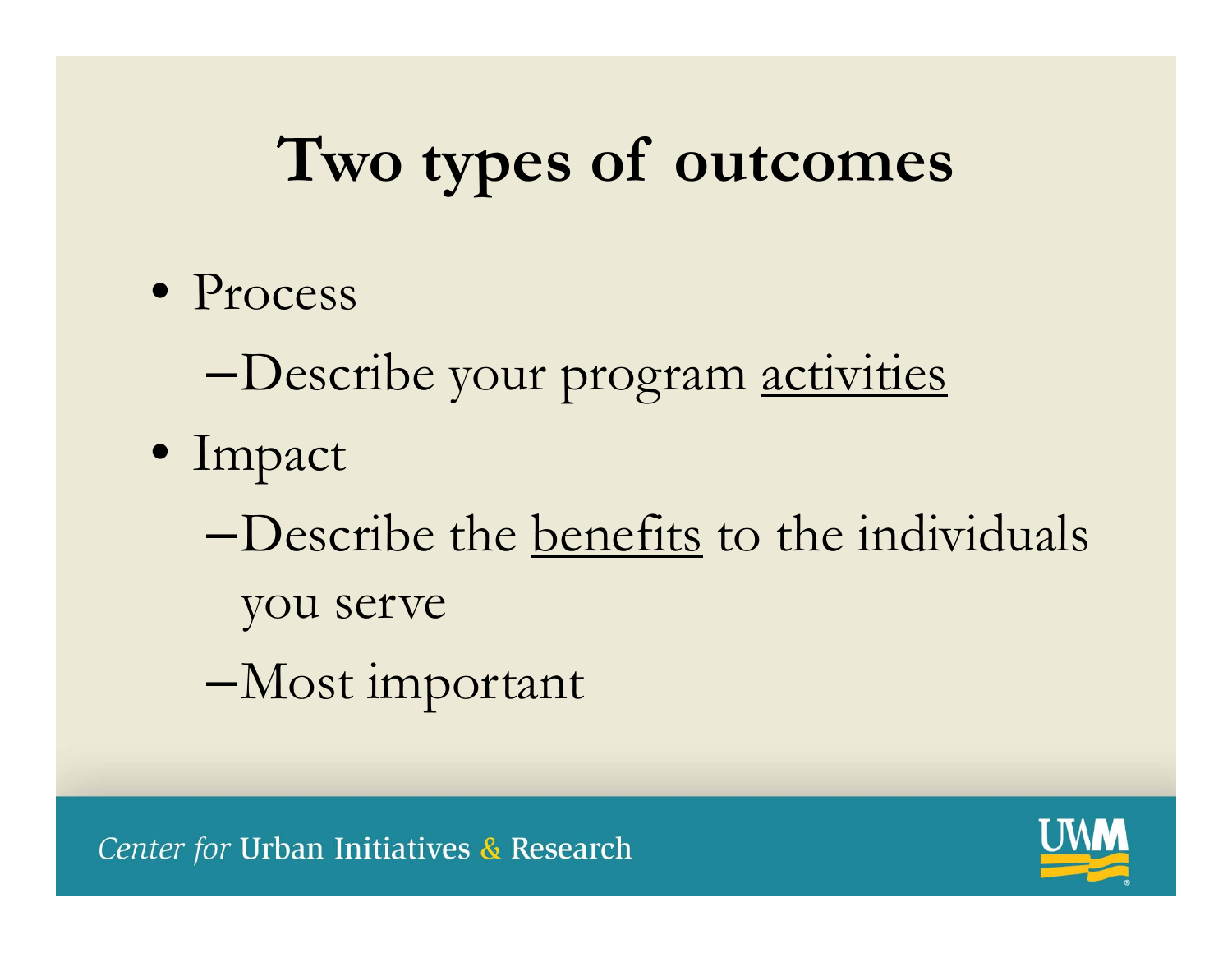### **Impact Outcome Types**

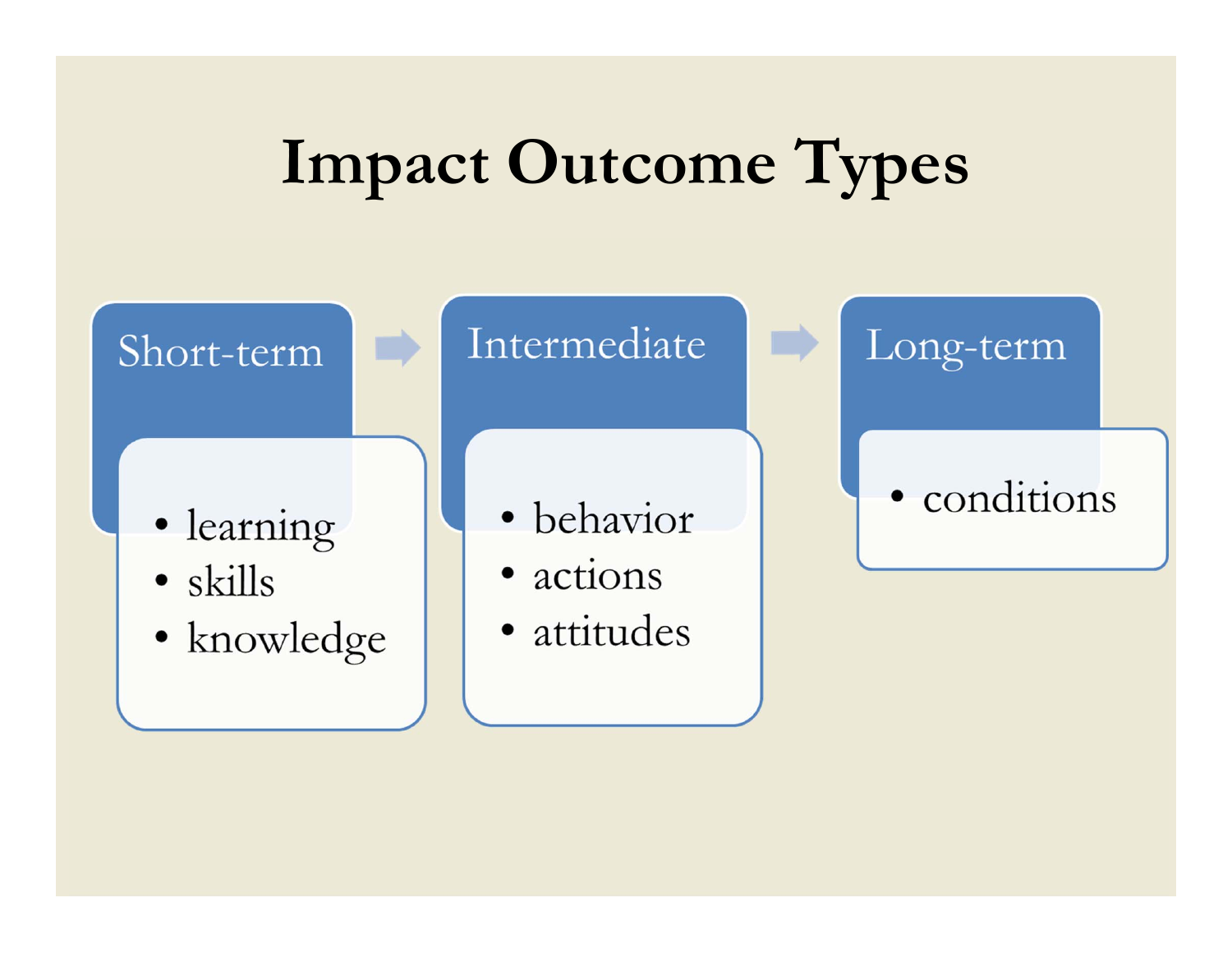#### **Impact outcomes are…**

- Progressive & logically interconnected; start with the long-term outcome(s) first and then decide on the intermediate outcome(s), then short-term outcomes
- Reflected in your Logic Model, all 3 types whether you measure each or not; typically you would measure short-term and/or intermediate outcomes
- Concrete & measurable; before selecting outcomes, decide on how they will be measured as well as if they CAN be measured
- •Expressed as a change (i.e.: increase or decrease)
- • Targeted for measurement depending on the content of your program/project; outcomes should be supported by activities that are an INTENTIONAL part of your program

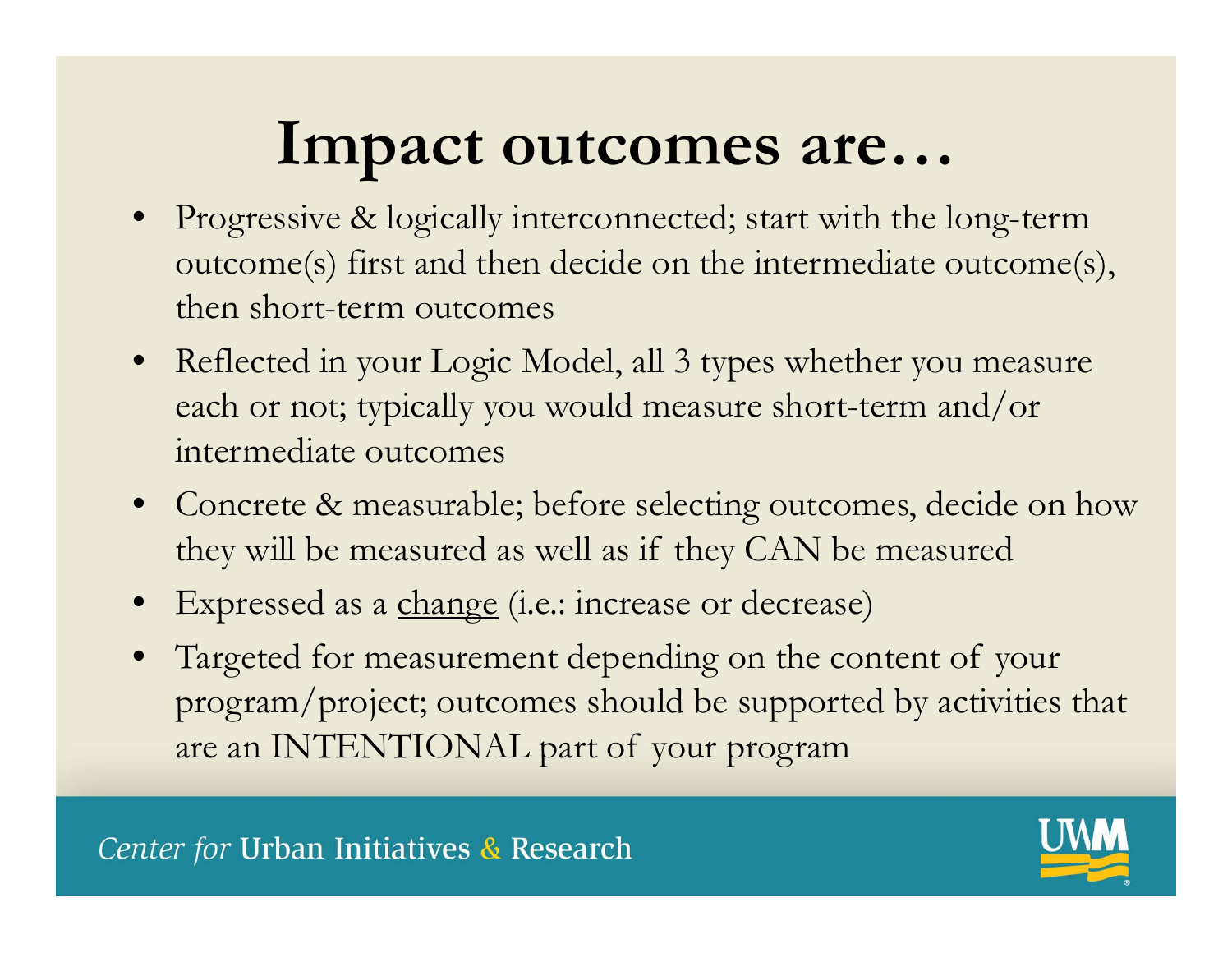## **Examples of Process Outcomes**

- $70\%$  of youths in the program will attend  $\frac{3}{4}$  of the sessions
- The program will increase the number of youths it serves by 20%
- 100% of teaching artists in the program will participate in professional development

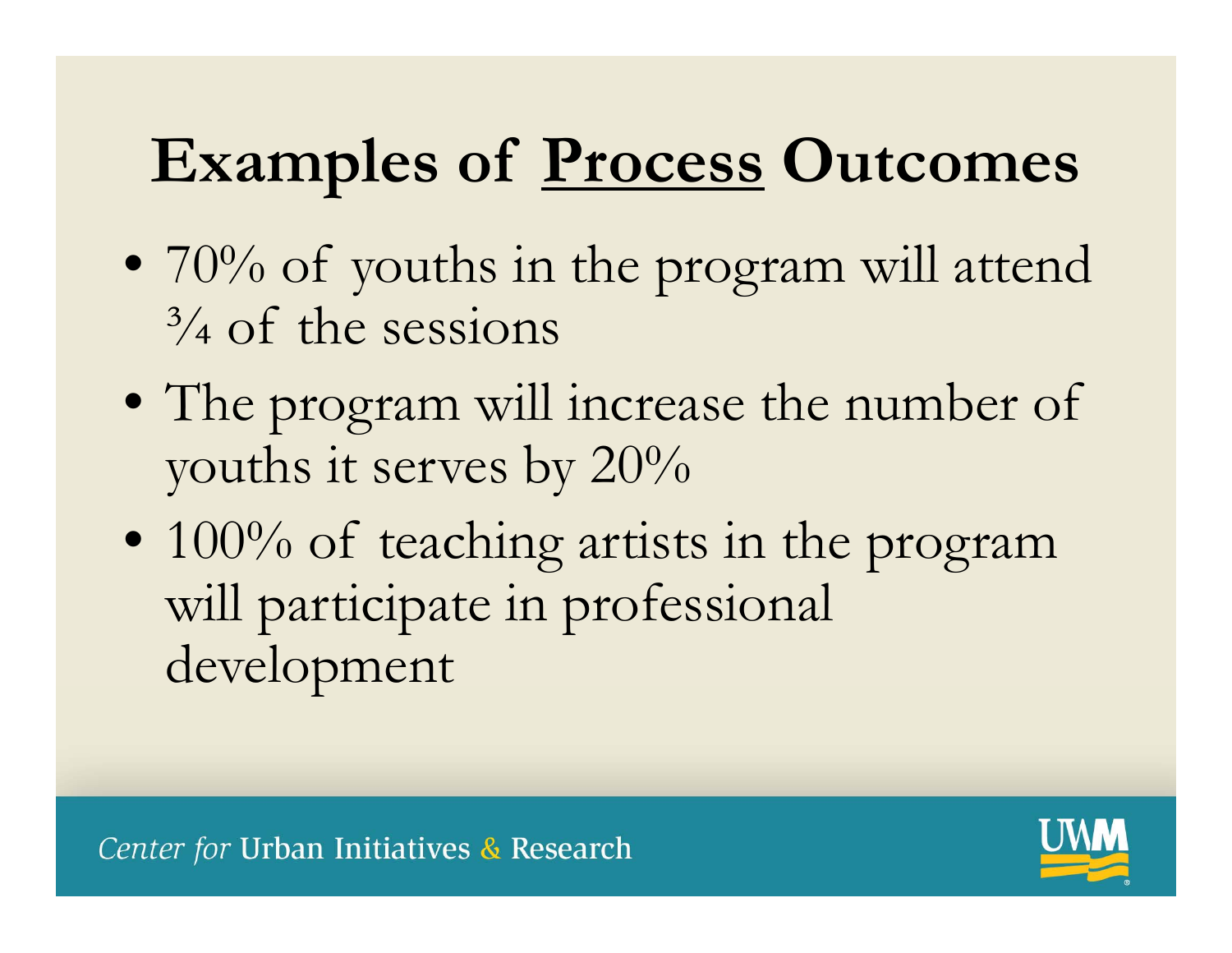# **Examples of Impact Outcomes**

- <u>50%</u> of youths will <u>increase</u> their <u>self-confidence</u>
- $20\%$  of "at-risk" youths will increase their ability to positively express themselves by decreasing their behavior problems
- <u>60%</u> of youths will <u>increase</u> their <u>self-discipline</u> by demonstrating the ability to coordinate dance steps with others in the group

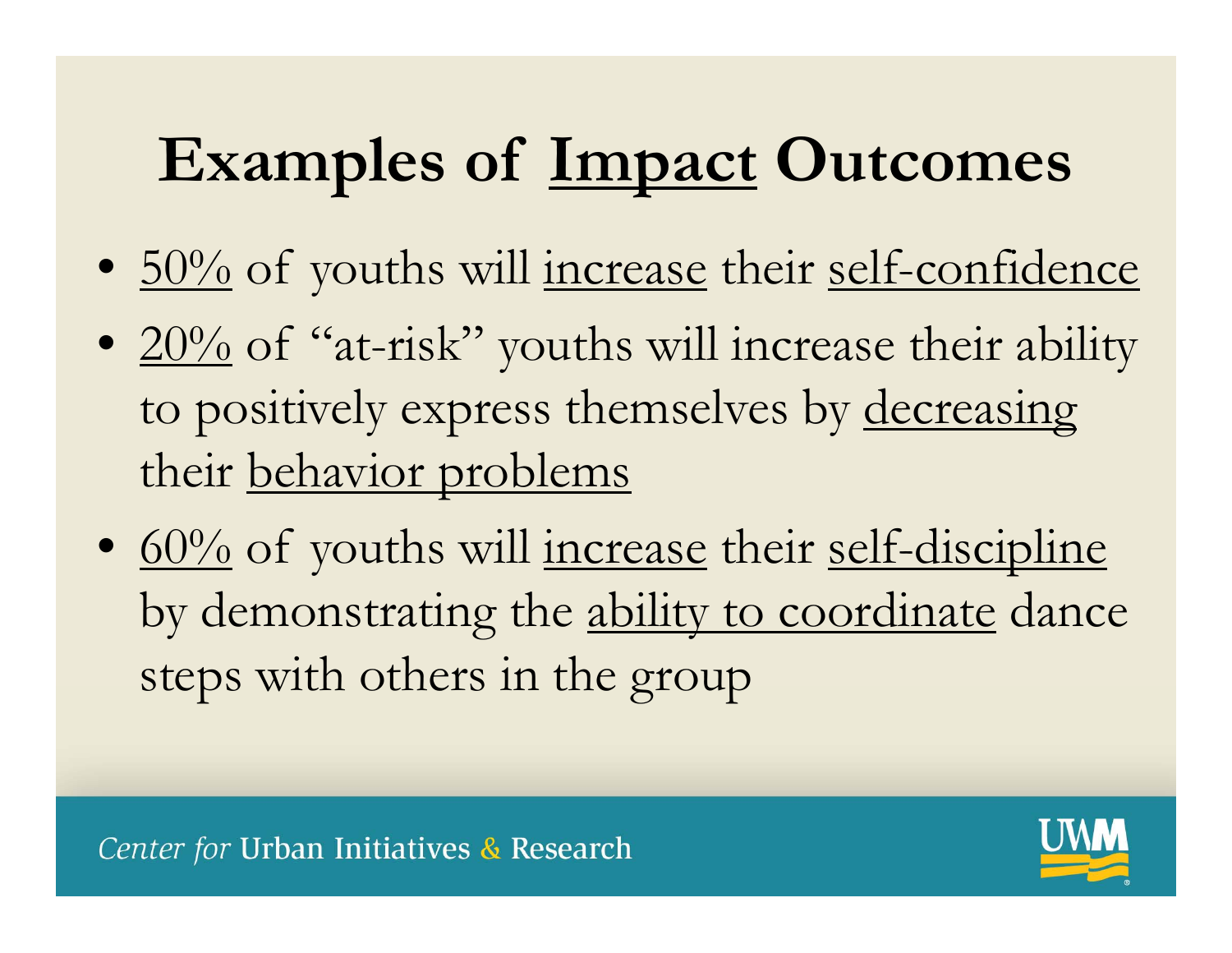# **Inputs & Outputs**

#### • Inputs

- –What you need: resources such as staff and materials, contributions, physical space, etc. that go into delivering the program
- <u>Outputs</u>

–What you do: activities, services, events, etc. that reach targeted participants

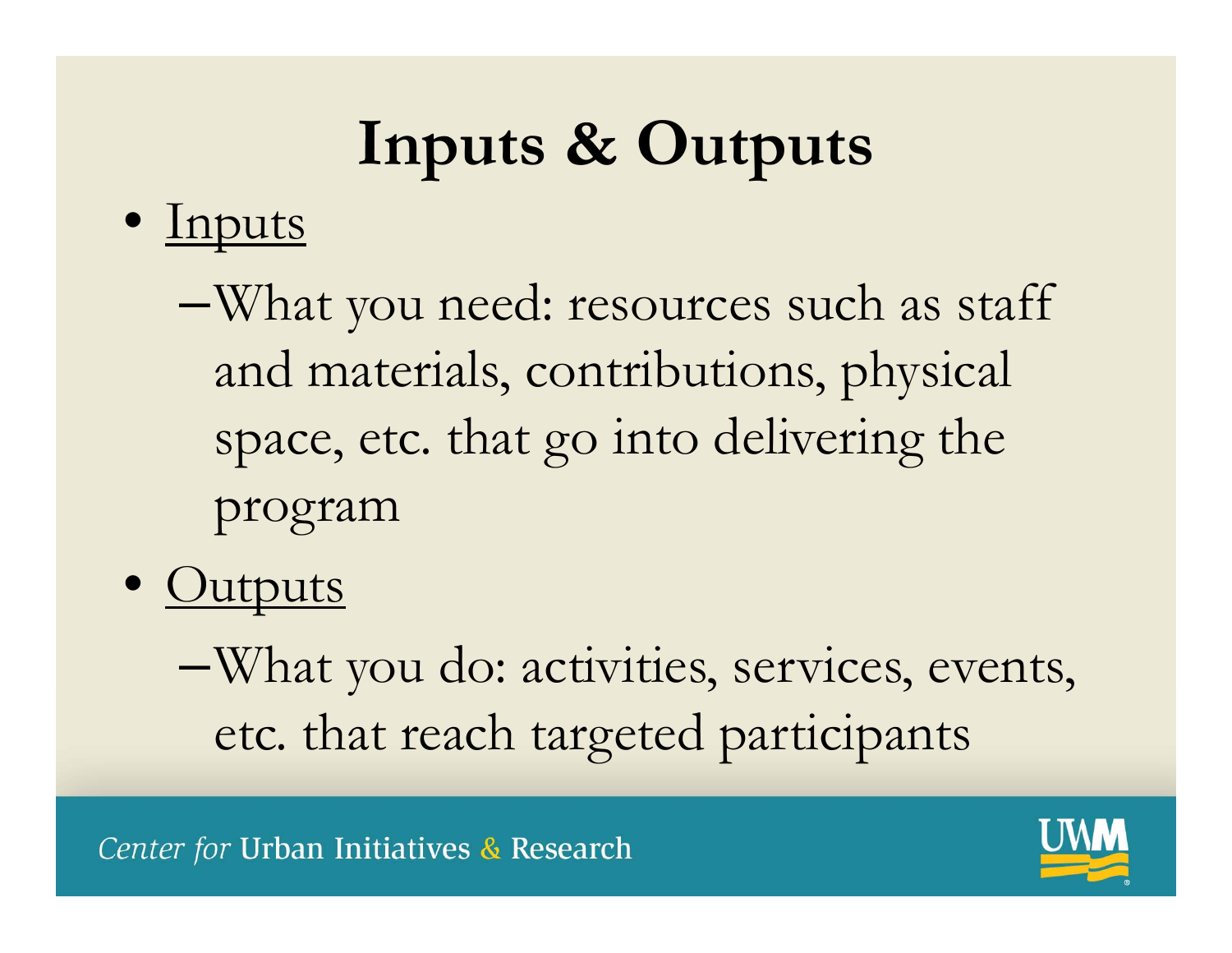**Keep in mind that as outcome levels increase from short-term to intermediate to long-term, the difficulty of achievement also increases. (Below is an example)**



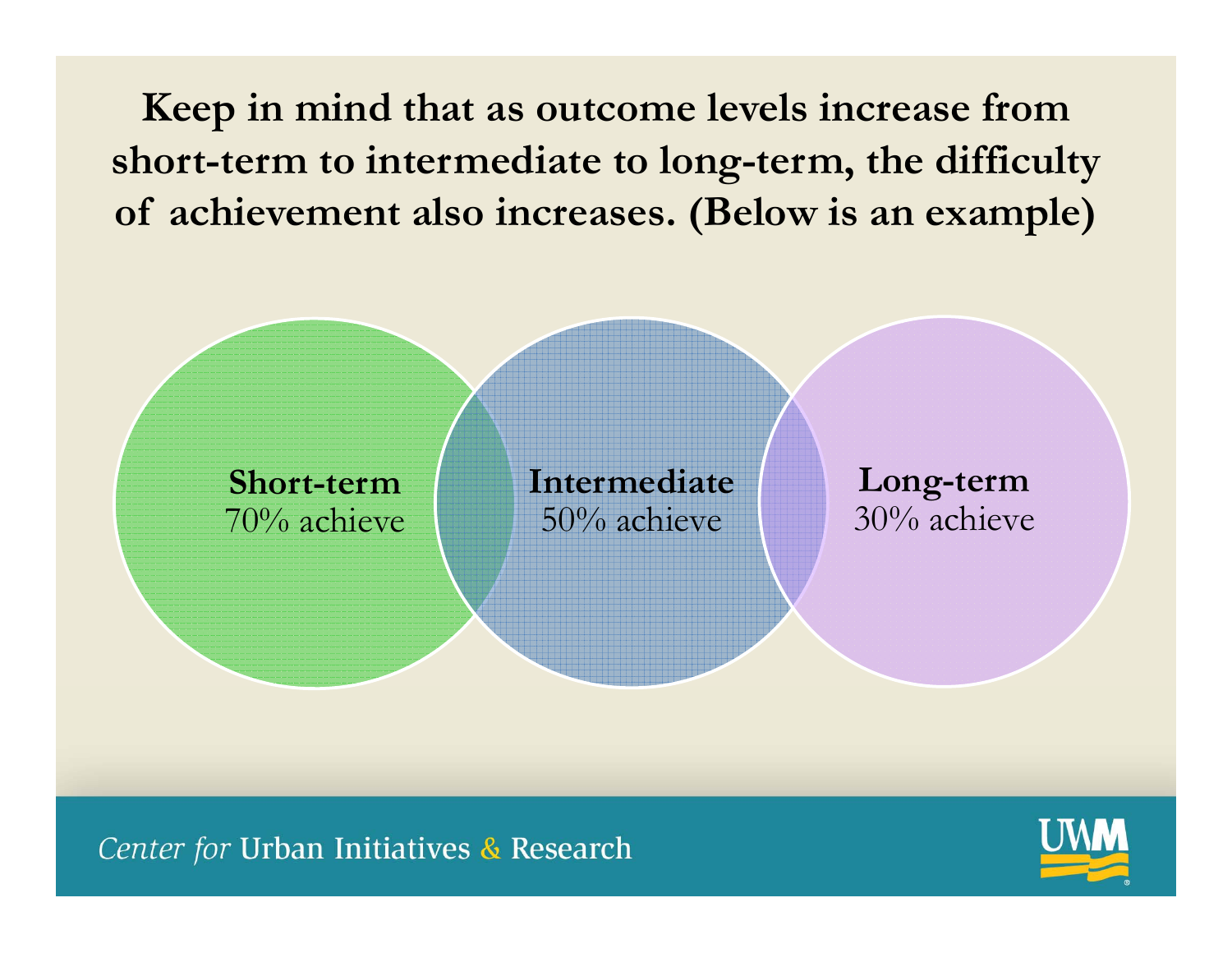#### **Components of a Logic Model**

Program **Process** Theory: Describes the inner workings of the program

Program **Impact** Theory: Describes the cause and effect relationship between the program and benefits to the target population

Inputs: Resources such as staff, materials & supplies, etc.

**Outputs:** Program activities, those you serve, etc.

Initial Outcomes (Short-term)

Intermdiate Outcomes

Long-Term Outcomes



Theory of Change: States what is needed to change and what the program must do to stimulate that change.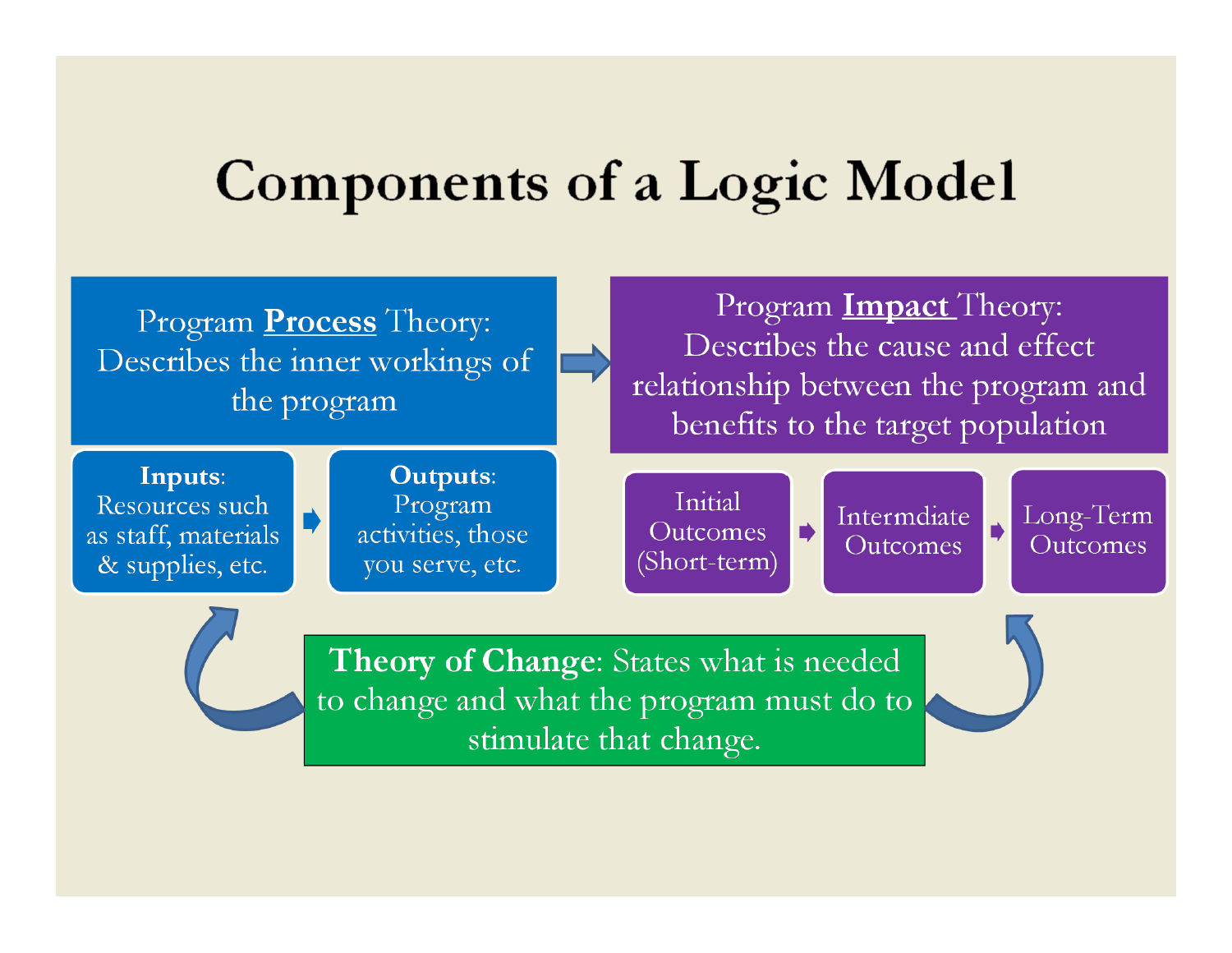#### Arts Logic Model Example (Dance)

Program **Process** Theory: To be effective, the program should serve youths in grades 4-6 by providing dance instruction over an 8-week period.

 $\blacksquare$ 

Program **Impact** Theory: Learning dance helps youth develop the self-discipline, selfconfidence & positive selfexpression needed for success in adulthood.

**Inputs: Artist** teachers; rehearsal and performance spaces; bus tickets for youth; etc.

**Outputs: Dance** sessions, youthgrades 4-6; partnership with school; etc.

Initial Outcome: Increase in dance skills

 $\blacksquare$ 

Intermdiate Outcome: Increase in  $self$ discipline

Long-Term Outcome: Youth are emotionally healthy

Theory of Change: Dance contributes to the positive emotional development of youth



 $\blacktriangleright$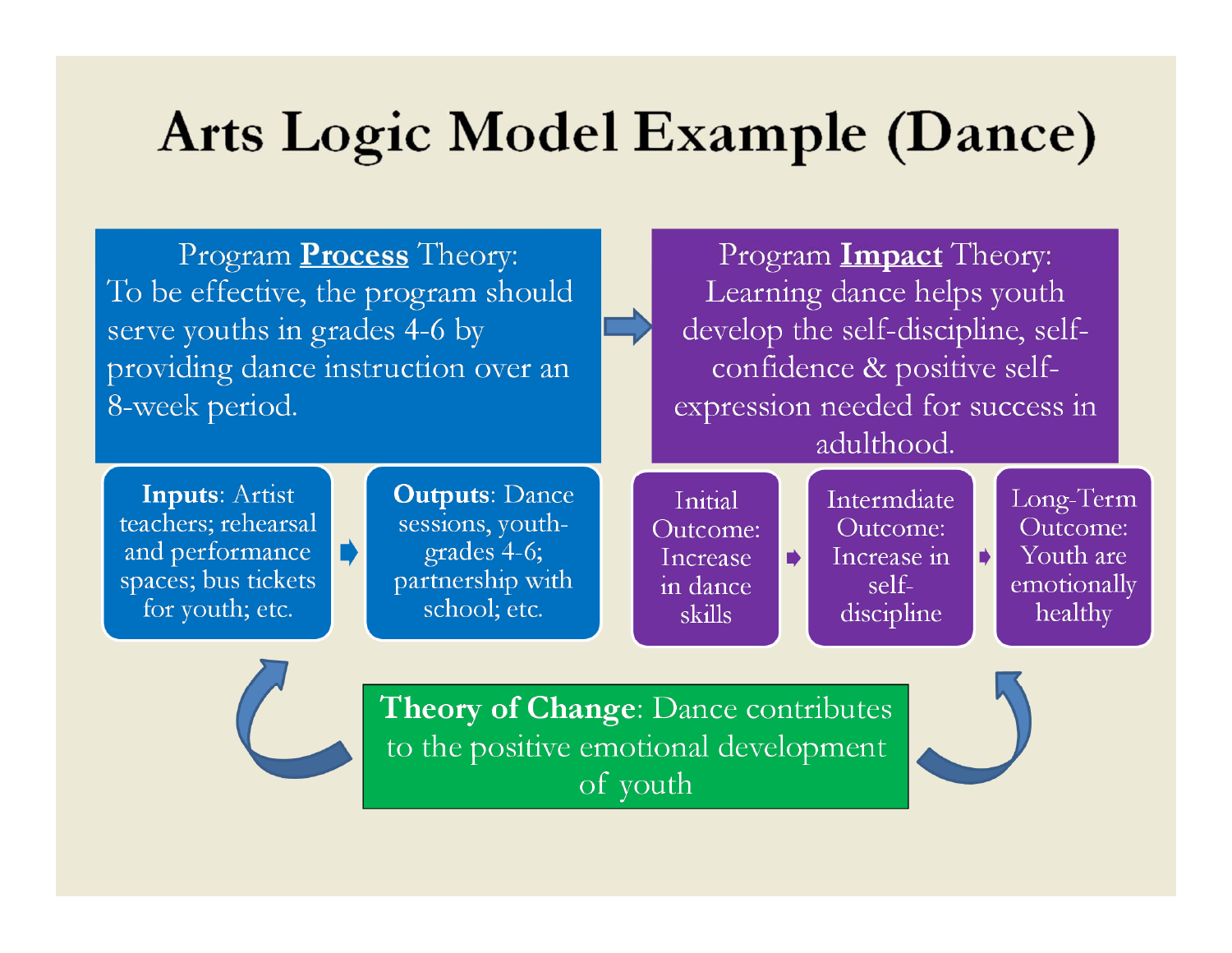#### **Measuring Student Outcomes**

- Surveys, pre- & post-test or post-only
	- –Students or parents
- Student reflection logs
- Secondary data
	- –WKCE test scores, report cards
- Instructor / staff perceptions
- Observations

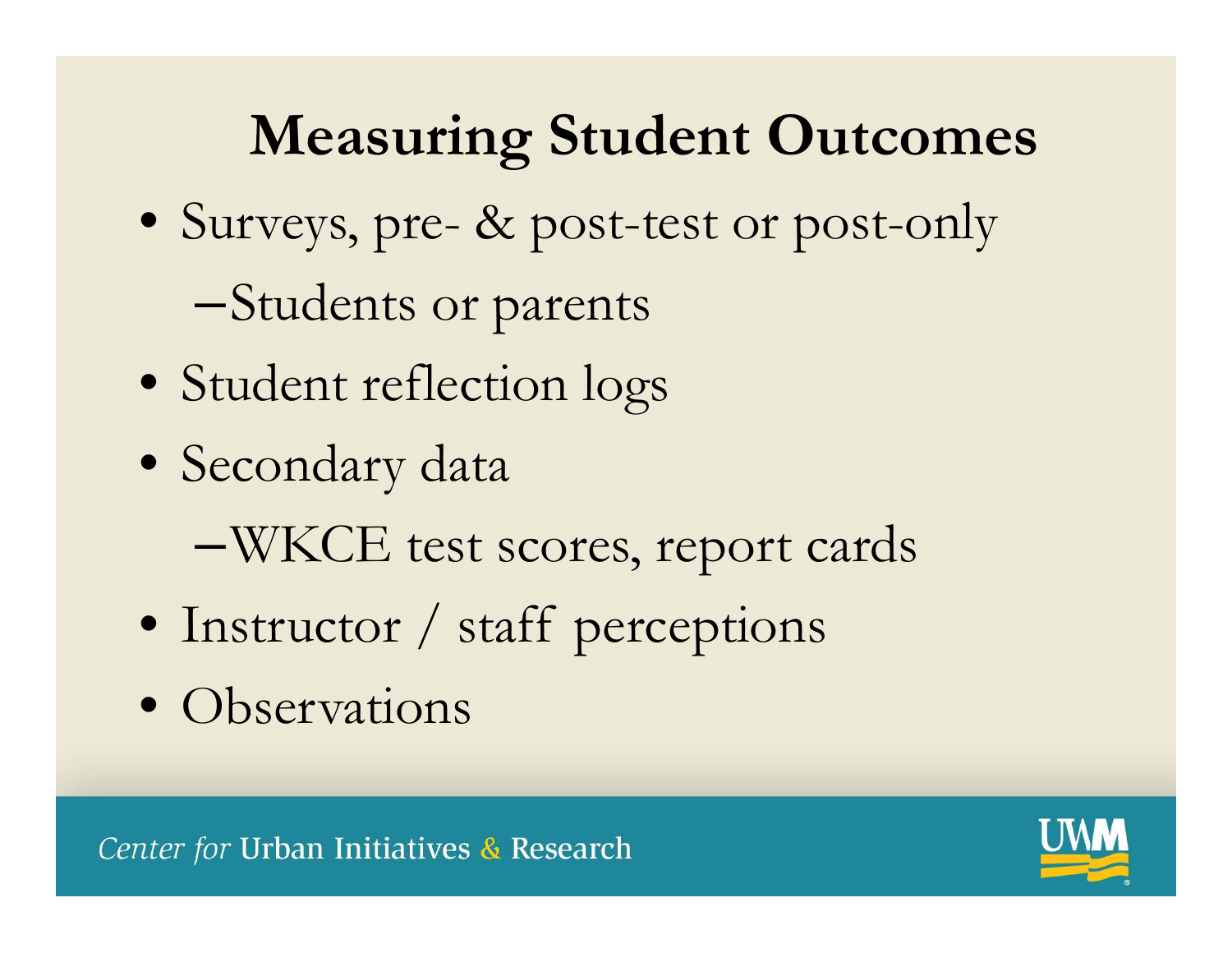#### **Data Sources**

- Weakest (unless a standardized instrument is used by all staff and for each individual student)
	- –Instructor / staff perceptions
	- Observations
	- –Post-test only survey
- Better
	- – Student surveys (matched pre- and post-test& reflection logs
- Strongest
	- –Secondary / existing data (such as test scores)

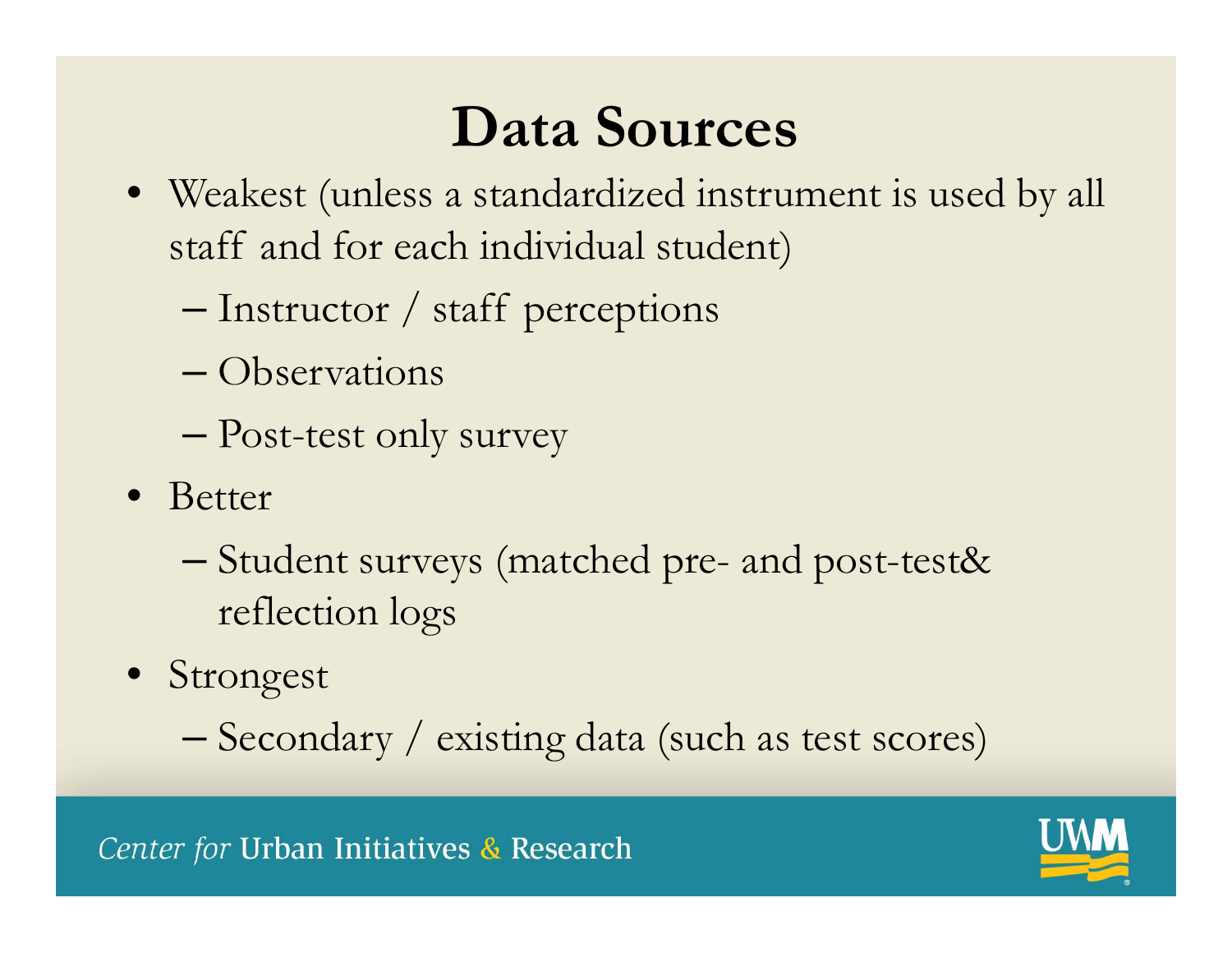#### **The level of outcomes to measure…**

- Depends on the length & intensity of program
	- – Short-term outcomes: One to three session projects
	- – Intermediate outcomes: Multiple session projects over a longer period of time
	- – Long-term outcomes: Intense, possibly multiple year projects